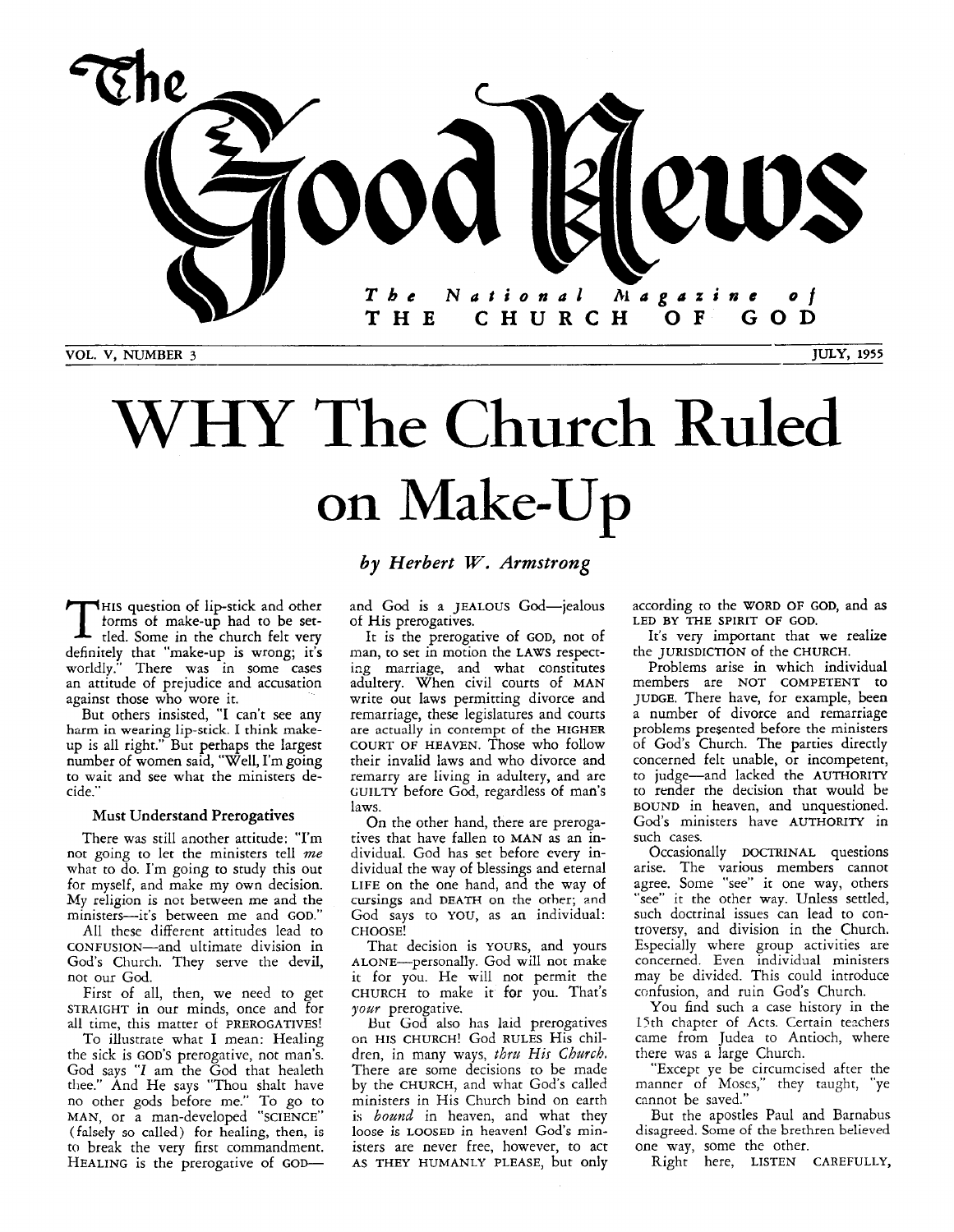brethren! *This is* MIGHTY IMPORTANT!

Had not Christ put GOVERNMENT in His Church-and a way of SETTLING such doctrinal disputes as to WHAT is necessary to salvation, and what is not -these brethren would have become hopelessly divided. Some would have followed these Judaizing teachers-some would have followed Paul-had they looked only to MEN-had they said, "Well, my salvation is between me and God-I'm going to study this thing out for myself-" or, "I'm going to follow the preacher I like best." sin, and whar **is NOT-as** to **WHAT** *is* 

But what did they do? How did Christ, the HEAD of the Church, *govern*  in this matter? What PROCEDURE had Christ set in HIS CHURCH to prevent such questions leading to division and destruction of the Church?

They appealed to the HEADQUARTERS CHURCH AT JERUSALEM. God had a HEADQUAATERS CHURCH, where the largest number of His apostles and evangelists vere assembled to consider and SETTLF the matter, as LED BY THE HOLY SPIRIT.

They made the decision. Or rather, CHRIST made it thru them. *The deci-S~OK was bound in heaven.* In this instaxe, the brethren at Antioch Church apparently accepted the decision unanir.iously, and division was prevented.

But supposing there had been one or two dissenters? Supposing one or two had said: "I disagree. I'm not going to let the Headquarters Church tell me what to believe or what to do." Such dissenters would have inevitably caused division.

**THEN WHAT? The** apostles, or cvangelists, pastors or elders in charge at Antioch would have been then obliged to obey Rom. 16: 17: "Mark them which cause divisions and offenses *contrary to the doctrine* which ye have learned, and AVOID THEM." In order to *avoid them,*  the ministers would have been forced to disfellowship them and prevent their attending Church, and forbid any member to receive them into his home, or to listen to them in any manner, on pain of THEMSELVES being disfellowshipped.

That may seem like a harsh, stern action-but it's GOD'S GOVERNMENT which He holds His ministers responsible for enforcing. Our failure to have realized this, and to have enforced this in the mother Church at Eugene, Oregon years ago, did split that Church. It resulted, finally, in half the former members, embittered, soured, in a wrong spirit instead of that of God's Holy bers, embittered, soured, in a wrong<br>spirit instead of that of God's Holy<br>Spirit, being disfellowshipped — no longer members of GOD'S CHURCH, no lcnger participants in HIS WORK, no longer having the **JOY** of His salvation, but only the dregs of bitterness, jealousy, and hate. May God forgive us

for not having realized these facts about the GOVERNMENT which GOD set in His Church, and not having enforced it years ago when perhaps only one member should have had to be put out.

God helping us, we shall not again repeat that mistake! It may have cost precious livcs wc lovcd and served, their eternity! I would now rather offend one or two disgruntled dissenters than thru a false sense of "love" have them finally drag perhaps dozens or scores or hundreds into the lake of fire with them!

## Counting Pentecost an Example

SUCH A MATTER **IS** THE OBLIGATION TO "COUNT" THE *50* DAYS that determine the day of Pentecost. God gave His annual Holy Days, not to individual **MAN,** as a separate, personal individual -but TO HIS CHURCH. When God instructs us to "count" to the diy of Pentecost, that instruction is given to GOD'S CHURCH, not to separate individuals in it! God therefore puts responsibility and AUTHORITY for the counting, and setting the date, on His ministers and His Headquarters Church.

It was because of inability and incompetency by individuals to know how to COUNT properly that division was caused in the Church at Eugene, Oregon. Pentecost is not a festival God appointed to be kept in private, but an ASSEM-BLY day for the CHURCH. Read Acts **2:l.**  THEY WERE ALL ASSEMBLED WITH ONE ACCORD IN ONE PLACE-and on the SAME DAY. Therefore it is *not* the prerogative of the individual to figure the day differently than **GOD'S CHURCH,**  and try to pull off members after themselves on a different day, thus introducing DIVISION.

Hereafter, any individuals who refuse to attend on the right and proper day, as set and determined by God's Headquarters CHURCH, as they are in turn inspired and led by GOD'S SPIRIT, and as BOUND IN HEAVEN, and who stir up ccntention on that subject among brethren, leave *us* no alternative. They FORCE us, against our will, to MARK THEM, and AVOID THEM, by denying them entrance to God's services, and forbidding other members to fellowship with them, or discuss the matter in any way with them. Thus PEACE and HARMONY **will** be preserved among those in a right spirit, even tho the one or two self-willed, carnal-minded, disobedient trouble-makers are infuriated, and turned further into the gall of bitterness and resentment.

## Ministers Settle Issue

This matter of lip-stick and other make-up worn by women became just such **an** issue. Like the matter of whethet circumcision was right or wrong, necessary or unnecessary-so we found not only women, but also men divided on the issue.

Just as there were no clear-cut Scriptures: "Thus saith the Eternal:" on the question of whether IN CHRIST circumcision was still necessary in the days when "the apostles and elders came together for to consider the matter" at Jerusalem, so we find it today.

There is no definite "Thou shalt," or "Thou shalt not" in the Scriptures on the subject of lip-stick, just as there is none on the subject of TOBACCO.

There was a current rumor that Evangelist Raymond Cole *wanted* his wife to wezr make-up. I had, with some qualifications, expressed a few general principles on the subject, saying that I would make no final and definite statement until the ministers could counsel together and make it clear and binding. Some women said: "I don't want to do as Brother Armstrong said-I want to follow Brother Cole" on this question. And so it went.

WHAT A SHAME, brethren, that there should be ANY who want to follow favored MEN! Are you not yet carnal, when you talk like that? Have you never read **1** Cor. 3:l-7?

So I called Raymond Cole by long distince, and asked him about the rumor. He informed me he had NOT said he wantcd **his** wife to wear make-up-but rather that he had been non-committal on the subject until the ministers at Headquarters could come together and make a definite and positive declaration.

The ministers were thus forced to come together, "for to consider the matter," even as our predecessors had done (Acts 15:6). I acquainted Raymond Cole with the decision God had led us to, and he ful!y concurred.

Then it became my duty to explain before the congregation assembled here at Headquarters the Church decisioneven as  $\overline{I}$  shall, by a separate article in the next number, explain this decision to the WHOLE membership. *So* far as I know there is not a dissenting voice here at Pasadena Church.

## **The** Really **BIG** Issue

The really BIG issue is not whether "lip-stick is wrong'' or whether it is right. As a matter of doctrine the *principle* involved is the SPIRIT behind its use. *Make-up is not either sin nor righteousness:* There is no direct "Thus saith the Eternal." When I was first converted, I faced the question of smoking. There was no specific "Thus saith the Eternal." I asked myself WHY I smoked. I asked it in the light of the SPIRIT of God's Law -the underlying PRINCIPLE of the Law. **I** was *honest* with mysclf in my answer. Tobacco is not of itself sin--but an hon-

*(Please continue on page* J )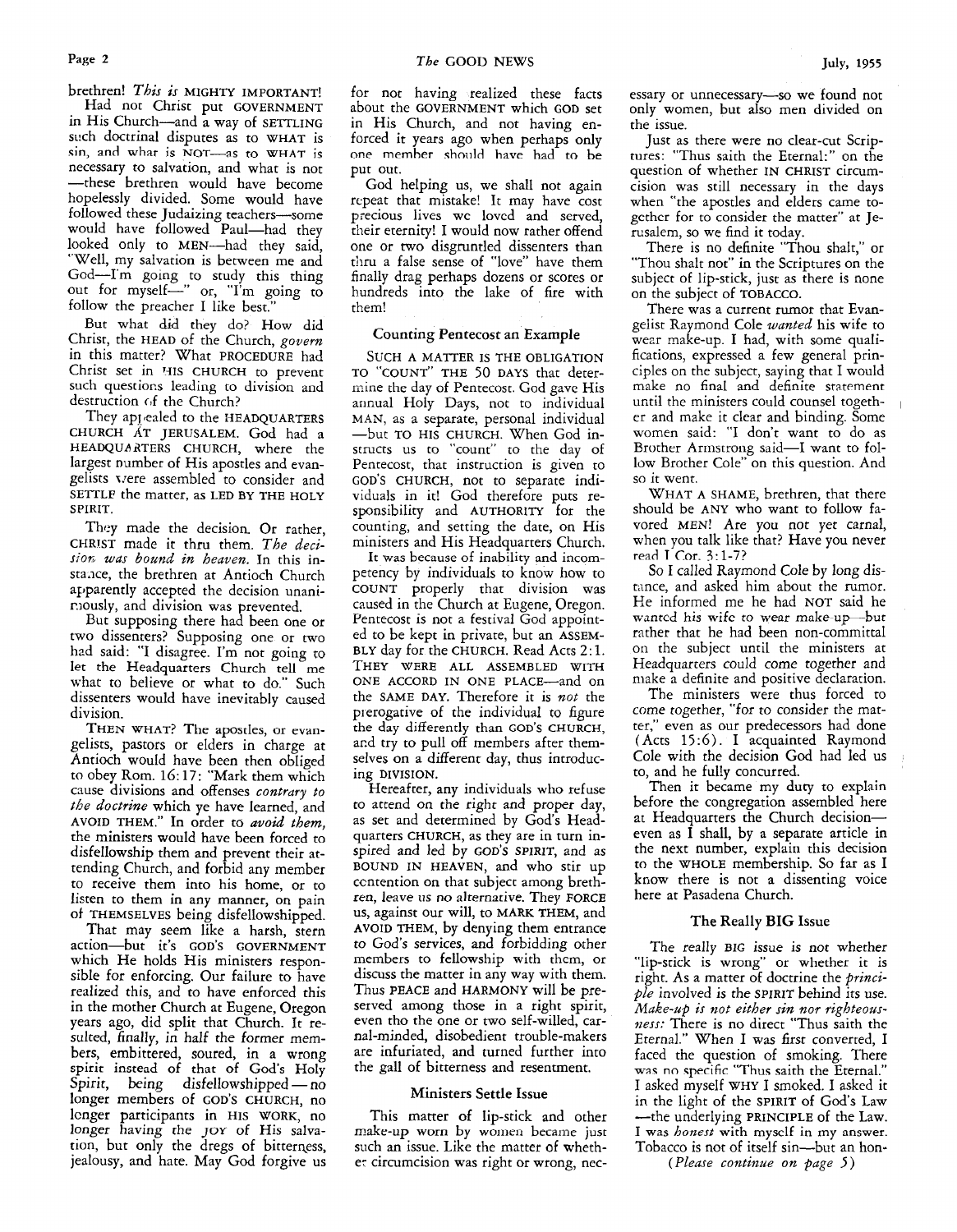# Does GOD Have <sup>a</sup> *Headquarters* Church Today?

*Where is the central church* of *divine authority to which scattered members and local churches should look for TRUE DOCTRINE or to settle disputed points?* 

## *by Herman L. Hoeh*

(EDITOR'S NOTE: God's called and chosen apostle and ministers at His Headquarters Church have rendered a decision setting forth the SPIRIT OF THE LAW in respect to a disputed pointthe use of lip-stick and make-up by the women of the Church. A full explanation of that decision will appear in the next issue. However, God has not laid on His ministers in authority in His Headquarters Church the obligation to ARGUE the disputed point, now settled, with various members who either do not yet understand or may be contentious. It is merely because it was a disputed point, which many were unable to rightly understand, that the decision had to be rendered. The IMPORTANT issue is that we understand and accept GOD'S GOVERNMENT in His Church.

Therefore, this article, which appeared in the October, 1953 issue, is repeated.)

NCREASING numbers are now being<br>
added by God to His Church. The<br>
establishment of local congregations<br>
is steadily increasing God's church is is steadily increasing. God's church is growing.

BUT it is inevitable that with such wonderful growth, there should also be new problems. Decisions must be made to settle questions and confirm the faith of new converts.

God's church is a *holy* church. No person can "join" it. We are inducted into it by God through receiving and being led by the Holy Spirit. In God's church there is not to be confusion, antagonism, or quarrelling. "For God is NOT the author of confusion, but of peace, as in all churches of the saints" (I Cor. *14.33).* 

Although we who have been truly added by God have the Holy Spirit of God dwelling in us and guiding us, yet we are human. We still have to master and overcome our fleshly minds and passions. We have not yet attained perfection in character, which is our goal. With human nature striving against God's Spirit in us, it is inevitable that questions and controversies will arisethat disputes would flare into bitter contentions unless God should provide a way to preserve the church in unity.

## Problems Are Inevitable

Paul wrote that "there must be also heresies among you, that they which are approved may be made manifest among you" (I Cor. 11:19). There will always arise contentions between those who have not totally yielded themselves to God and those brethren who are fully obedient to the faith. Almost the entire New Testament is devoted to the way to handle these disputes, to bring about harmony in the spirit of love, that the work of carrying the gospel to all the world may be completed through the arduous zed of ALL the mcmbcrs of the church of *God.* 

In order that no disharmony should develop today, let us notice how Jesus governed the church of God at its inception in 31 A.D. Remember that Jesus Christ RULES our church today in the same manner as He ruled it from the beginning. He does not change in conduct. "Jesus Christ the same yesterday, and today, and forever" (Heb. **13:s).** 

## Church **at** Jerusalem a "Headquarters Church"

The church of God at Jerusalem was a "headquarters church" to whom all looked for TRUTH! Other local churches often became confused. Controversies and disputes on certain points entered. It was to the Jerusalem church, which had *God's* authority, that they all turned. Let's notice it.

In Acts 15:l and 2, we read of a dispute that arose in the local churches in Antioch, Syria and Cilicia. In their midst were Paul and Barnabas, both of great authority in the church. Yet to whom did the brethren turn in order to settle the dispute? TO THE HEADQUAR-TERS CHURCH- JERUSALEM-WHERE THE OTHER APOSTLES AND ELDERS WERE GATHERED!

*At* Jemsalem rhe question would be considered and decided-why? Because the brethren knew that Jesus had given<br>special *authority* to His ministers who were at the headquarters church-Jeru-Salem.

Jesus conferred upon His representa-

tives the keys of the kingdom of God and authority to guide the church through the inspiration of the Holy Spirit. They could "bind," or forbid certain things; and they could "loose," or *permit* certain things. In Matthew 18:18, Jesus gives his ministers the authority to make bind*ing* decisions, based on the revelation of God and under the inspiration of the Holy Spirit, in order to preserve the unity of the church in love and truth!

This explains the reason that the brethren mentioned in the book of Acts turned to the headquarters church at Jerusalem to settle their questions and disputes. They knew Jesus had promised to guide his apostles into all truth (John 16:13). The apostles had been thoroughly trained and fitted for their responsibilities through the personal correction, reproof and instruction of Jesus.

The **apostles** in turn had thoroughly instructed the elders and the congregation at Jerusalem in the way of truth. The church at Jerusalem was kept pure by the constapt admonition and correction of the elders and apostles *50* that it might be the example *to* all other churches. Christians, like all human beings, need to learn by example. In New Testament times the churches in Gentile nations "became followers of the churches of God which in Judaea are in Christ Jesus" (I Thess. *2:14);* and the churches in Judaea were to pattern themselves after the headquarters church, the church at Jerusalem.

The congregation at Jerusalem, recognizing this responsibility, acted in her capacity. The apostles and elders made the decisions and they were binding on all other churches (Acts 15:22). They sent letters to the various local congregations explaining what "seemed good to the Holy Spirit, and to us" (Acts 15:28). Again, in a previous situation, when it was known that certain individuals had preached in Antioch and news of "these things came unto the ears of the church which was in Jerusalem . . . they sent forth Barnabas, that he should go **as** far **as** Antiuch" (Acts 11 :22 ) .

Notice how the Jerusalem church, acting in her capacity, watched over, cor-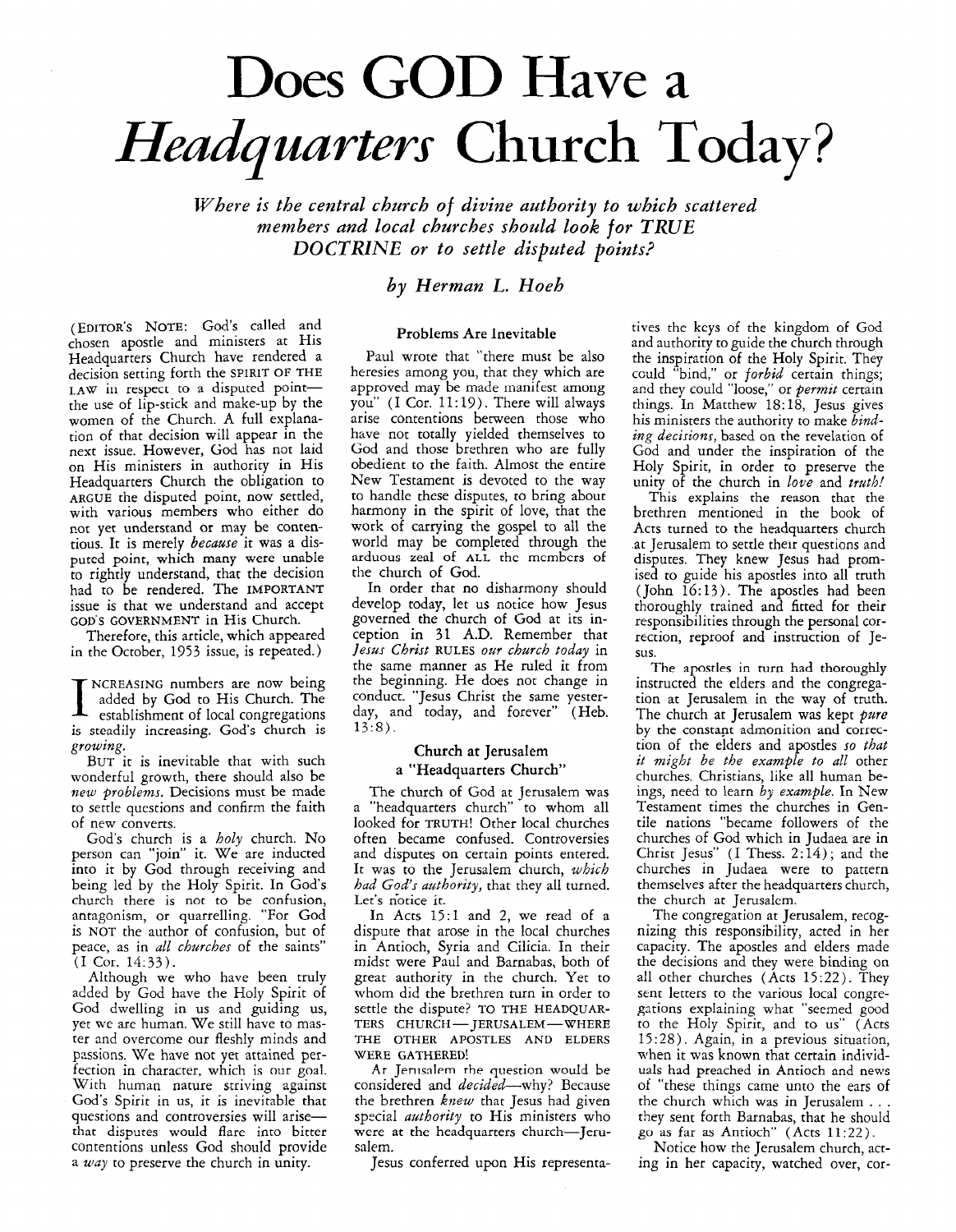

Address communications to the Editor, Box 111, Pasadena, California. Copyright, July, *<sup>1955</sup>* **By** the Radio Church **of** God

rected, and even *intervened* in the affairs of her daughter churches.

No othcr church could claim this right which God had conferred on the Jerusalem church alone.

#### **The** Example at **Bphesus**

Let us call to mind the example of the church at Ephesus, where Paul had spent three whole years instructing and training the elders and the brethren. He *knew* even at his departure that false teachers and disloyal elders would soon **"arise,** speaking perverse thirigs, to draw away disciples after them" (Acts 20: 30).

This is exactly what happened. Ephesus, and all the local churches in the surrounding Roman province of Asia, were soon turned against Paul *personally* by false teachers and *disloyal* elders who sought personal power and prestige themselves (I1 Timothy 1:15). The church was torn by divisions and controversies. It **was** *not* the example after which all the other churches were to pattern their conduct. It was not the central or headquarters church from which the gospel of the kingdom or government of God was sent forth into the world.

## Jerusalem Church Was Headquarters

The Jerusalem church was the headquarters from which the apostles carried **on** their work of evangelizing the world. It was to the Jerusalem church that the apostles and Paul often returned after ccmpleting their journeys.

Jerusalem remained the headquarters church during the entire apostolic period, when the gospel was first carried to

the known world. The **apostolic** church **was** given **TWO** 19-year cycles in which to spread the gospel of the Kingdom to the nations. During the first cycle, its spread was confined to Asia; but **at the**  beginning of the second cycle, *God*  opened a great DOOR for the spread of the gospel into Macedonia *in Europe!* 

The meaning of this **DOOR** is defined in I1 Corinthians 2:12-13. "I came to Troas to preach Christ's gospel, and a DOOR was opened to me of the Lord" -a means to preach the gospel abroad. The gospel then spread until 69 A.D.during the second 19-year cycle. In that year the organized power of the church to preach the gospel abroad was stopped. The central church at Jerusalem was forced to flee immediately before the final siege of the city by the Roman armies.

### Today's Church Prophesied

Now, just before the second coming of Christ to restore peace to this warweary world, God has again given His church **two** 19-year cycles in which to carry the gospel of the kingdom to the whole world in fulfillment of Jesus' commission. Just as the early church was granted two 19-year cycles FOL-TO HEAVEN, so now He has granted His church two 19-year cycles PRIOR TO HIS RETURN TO THIS EARTH in which this gospel must finally encircle the globe. LOWING THE ASCENSION OF JESUS

Jesus gave a message for His church today (Rev. 3:7-13), **a** prophetic letter telling precisely what we would be accomplishing at this very moment. We are dving the *same work* as the early true church-carrying the gospel of the kingdom to the world. We have less human power and strength, we are



## **NOTICE**

There has been no issue of *The* GOOD NEWS since March. smaller in number than that early church; but we have the same power of GOD, and God has opened before us a DOOR-the door of radio and the printing press-which multiplies our power to reach today's increased world population.

The first 19-year cycle has already passed, and we are now spreading the gospel abroad to Europe and finally the entire world in this last 19-year cycle. What wonderful and momentous times!

BUT, as the work of the church progresses, and as new converts are being added constantly and new local congregations established, *where* is the central church to which the scattered members and church congregations should look for **TRUE** DOCTRINE, or to settle disputed points?

## The Answer Made Plain

The church at Jerusalem was the headquarters for carrying the gospel. At that church were those who were especially called and trained by Jesus, who were filled and led by the Holy Spirit. That church was *not* torn by factions and false doctrines, by disputes and controversies. In its midst was the main body of ministers to whom Jesus had committed the authority to make *binding decisions!* 

In our day, when the same gospel is being preached, *there is again a headquarters church,* PROVEN *BY* ITS FRUITS -a church to whom *yoa* scattered brethren can turn in times of doubt and controversy, a church to whom God has committed *the authority* to make *binding decisions* in order to maintain the unity of the Spirit in the bond of love (Eph. 4:3).

*This central church is at* PASADENA! From the church at Pasadena emanate the broadcasts and the magazines that go to the world. It is at this church that the main body of ministers either constantly remain or continually return. At Pasadena is a church *not* torn by strife and division, but one thoroughly instructed in the faith, composed of faithful ministers and members. At Pasadena there is the Spirit of God-there is LOVE and PEACE-there is complete agreement, harmony, unity, under the leadership of Christ.

The church at Pasadena, in exercising its God-given AUTHORITY as the headquarters church, has already made *binding decisions* which had dissolved the doubts and problems of many brethren and cvcn of local congrcgations.

It is marvellous how God guided and directed His church through the past years. Having begun the work of spreading the gospel in 1954, in Oregon, Jesus Christ caused the headquarters to be *(Please continue on pnge 7)*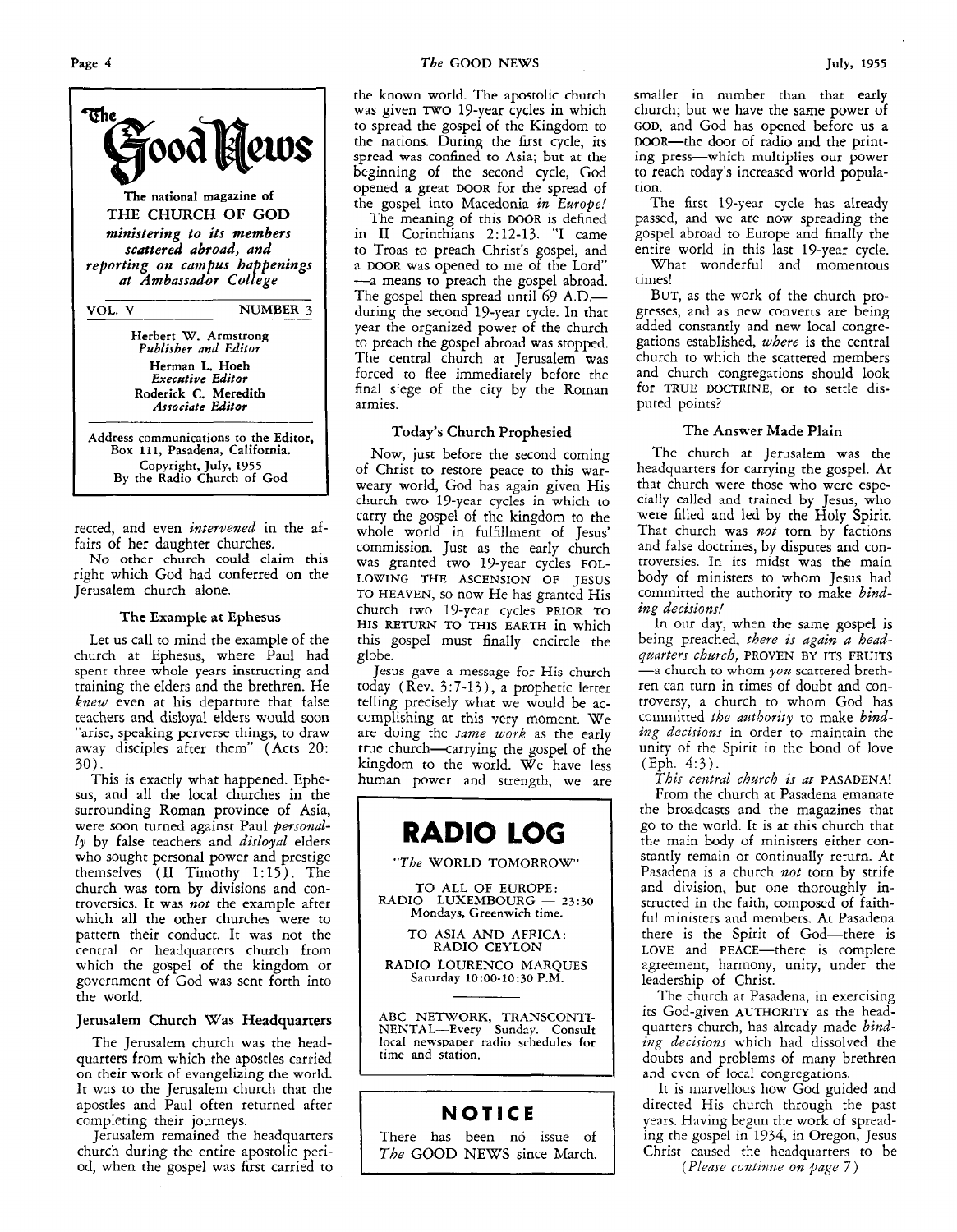## WORLD NEWS **SUMMARY**

THE warnings go out, and the shad-<br>ows of doubt thrown across U.S.<br>newspapers by noted ncws ana-<br>lusts indicate at least the heginning of lysts indicate *at least the beginning* of skepticism over the revival of German military might.

But still, in the face of numerous articles on the staggering rise to power of a resurgent Germany, the semi-conscious stupor of wishful thinkers is not disturbed. There are those, sloth-like in their own dreams of unreality, *who still hang on to the shattered doctrine that the Germans have been "de-Nazi-Fed,''* and are completely repentant of their former evils, as they patiently await their status as *democratic vassals* of the West!

The conquered continue to *conquer the conquerors* in a vast, intricately organized trade war, as word comes from Bonn that West Germans are quietly rushing plans to build their first atomic reactor as soon as possible.

German shipbuilders, *ranking now second only to the United Kingdom,*  are threatening to run. away with the market. By 1956 they'll have a good three-quarters of their pre-war tonnage afloat!

Swiss watchmaking industries, the mainstay of the Swiss economy, are feeling the bite of Germany's resurgent industrial might. Watchmaking, always a German knack, is on the rise along the Rhine, with precision instruments underselling the Swiss on foreign markets by as much as 20%.

Here in the United States, Daimler-Benz, one of Germany's biggest automobile manufacturers, is starting **a US.**  subsidiary, will start making heavy diesel trucks, tractors and industrial engines late this year. Yes, in the face of all of this, the condescending victors continue to poke themselves into a happy state of make-believe as they *buy and pay for Germnn dream of centuries,* a United Europe, with *Germany at its head!*  -WITH AMERICAN TAX DOLLARS-the

Chaos struck the midwestern United States in the form of whirling, rending winds a few weeks ago, leaving horrible pictures of destruction across four states. By flashlight, firemen and emergency workers picked the torn bodies from the debris, attempting to establish order from the confusion-wonderful human characteristics, you say? Yes-in a matter of hours the looting began. Men and women walked through the ruins of homes, averting their glance from the stark and glassy eyes of the victims, as they removed whatever they could carry

## *by Garner Ted Armstrong*

of the victim's possessions. It's a great world.

The disgusting battle for better wages, fewer hours, bigger pensions, paid vacations, guaranteed annual wages, and stock in the company for less work continued in the big automobile industries as the unionists demanded everything but the boss's shirt-and just about got that too! A good, willing attitude to work-brotherhood of man-love toward neighbor-giving, and all the other political ideologies-where are they?

It's important news! Two babies were born-to Mr. and Mrs. Jon Hill and to Mr. and Mrs. Bob Seelig—*without* anesthesia, *without* shots, *without* any instruments-naturally, the way God intended. Miraculous answers to prayer were given in both cases. To the "modernists" and their horror-stricken expressions of doubt and amazement we say-poof!

Science proudly announced the deadliest discovery yet to be hatched in the recesses of hate-filled humanity-a nerve gas, more deadly than the heaviest fallout of radioactivity from a nuclear explosion.

A real ingenious "humane" method to preserve the peace, this. It attacks the body nervous system, causing simultaneous collapse of nervous reactions, glandular functions and blood vessels, reaching the heart, liver and lungs in a matter of seconds, causing agonizing, excruciating death. **A** sensation of the whole body bursting into millions of fragments is the accompanying "warning" sign of this tasteless and odorless spectre of death. Of course, the reason the major powers are manufacturing this gas is because "they don't intend to use it!"

It's no "religious theory" to realize the conditions existing about you. Read your headlines, read the magazines, listen to the news broadcasts. What do you find there? Do men really know the way to peace? Do you see a bright future, security, happiness, your family safe in the protection of blissful unconcern? Lethargy and unconcern is shallow protection against nerve gas, and the flesh-tearing, bone shattering blast of huge explosions! Even trained soldiers seek shelter in the face of death. Shelter is available-so very accessible----the decision is yours!

With Germany staging such a tremendous comeback, with Asia and all of Indonesia scornfully rejecting U.S. wishes in the Far East, and the whole Eastern world trembling on the brink of total Communism, with unrest and intrigue in Latin America, and with crime, hate and envy here at home, it seems that a recklessly belligerent nation would quit completely IGNORING the signs of the times! But the messages sent by God's prophets were *never*  heeded by Israel! Still, the WARNINGS must go! With world events rushing toward a deafening crescendo of chaos, we need to set our jaws-tighten our belts, and **WORK!** Because rhe *night* is coming, when no man *can* work! (John *9:4)* 

## WHY Church Ruled on Make-up

## ( *Continued from page 2)*

est searching of my own heart made plain that the use I had been putting it to was sin. Therefore I gave it up immediately. I didn't feel that it was dirty and filthy before I gave it up. But after being weaned from it, and receiving God's Spirit, I realized very plainly how dirty and filthy the habit is!

In the same way, women who have grown up from little girls CONFORMED TO THIS WORLD and its ways in regard to make-up do not see or feel that lipstick or other make-up on the face is, chemically and scientifically as well as spiritually, colored *dirt* on the face! But women who have been weaned from it -no longer conformed to this world, but TRANSFORMED in the spirit of their minds by the HOLY Spirit of Godfreed from addiction to vanity and wanting to be LIKE the world and a PART of the world and wcll thought of BY the world-such women do, then, come to realize how dirty the habit is-how utterly foolish, following the ways of the HARLOTS!

But the truly BIG issue is not even the right or wrong USE of lip-stick, or tobzcco, or any one practice or doctrine.

The BIG issue that transcends these is GBEDIENCE TO GOD!

And GOD governs, in certain cases of which this is an instance, *thru His*  CHURCH!

At Antioch the brethren were divided. They lacked wisdom and ability to determine the right or the wrong of the DOCTRINE as to whether circumcision was right or wrong for a Christian. Difference of opinion as to what is right or wrong-as to what those in the Church should DO or *not* do—will lead to DIVI-SION OF THE CHURCH and loss of salva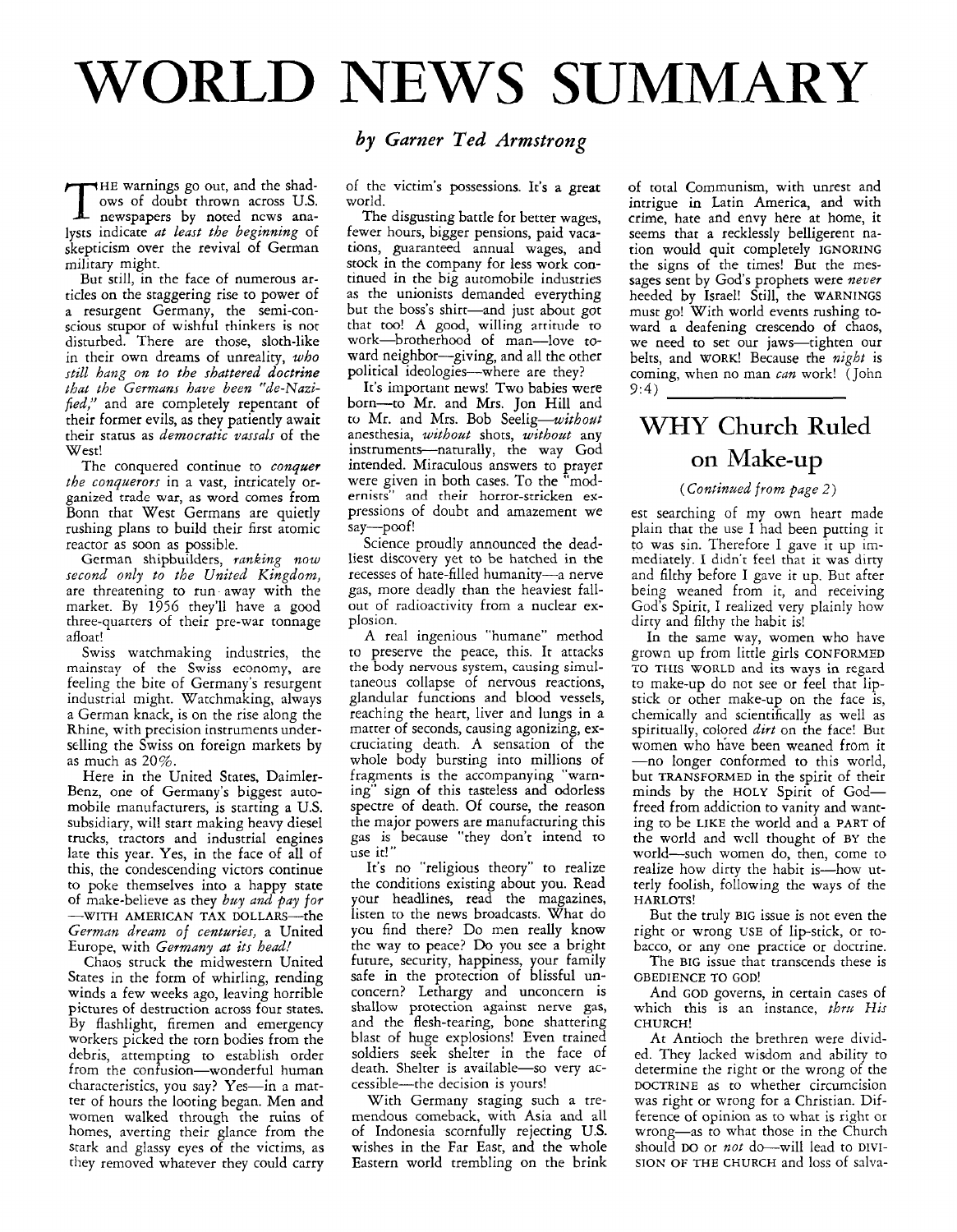tion to many, unless quickly SETTLED!

In such cases, THE GOVERNMENT OF GOD is enforced *thru His* CHURCH! In such cases, the issue is SETTLED by God's apostles and ministers at His Headquarters CHURCH, as led by the Spirit of God. Either the Spirit of God does LEAD those whom GOD has placed in authority in such decisions, or else this is not the *true Church of* GOD!

One may say: "Well, suppose *you*  were a lay member of the Church, and you do not agree with the decision made on such a doctrine. Suppose you feel the Holy Spirit did NOT lead the ministers **01** the Headquarters Church in this matter?" The answer is: If I felt, as proved by the FRUITS, that this IS, truly, God's Church, then I should be forced to conclude, whether I "saw it" as they did or not, that GOD had led His ministers, and that I simply did not, as yet, see it-and **I** should accept and abide by their decision-wITHOUT ARGUMENT-without voicing my contrary views to members, thus influencing them *against* the government of GOD'S CHURCH-which is simply the government of GOD-thru *His Church!* 

THIS is the really BIG issue! This, perhaps, is a test question as to whether God DOES rule thru His Church-or whether *you* have *really* repented, been ccnverted, and are willing to OBEY GOD!

Toi **~cii a** rriiiiister **uut** in rhe field, **if**  he should not agree, or a minister's wife if she did not agree, to voice such disagreement or put forth arguments in private or public to church members contrary to the decision of the Headquarters Church, would be FLAGRANT DISOBEDIENCE TO **CX)D** Either this **is**  true, or this is NOT God's true Church! If I were a lay member, or even a minister or minister's wife, and felt in my heart that God had *not* guided His ministers at the Headquarters Church in such a decision, and felt I could not accept it, then there would of necessity be two alternatives open to me. First, I should feel impelled to present to *those in authority and to no one else* my reasons for believing them to be in error and then if they rejected my reasons, and I felt they were *not* led of God, I would be forced to conclude this was NOT the true Church of God, but an impostor. And I should be obliged immediately to withdraw from it, and begin to seek the TRUE Church of God, in and thru which GOD is working, carrying His Gospel and last warning to the world, healing the sick, converting precious lives, feeding the flock on the true spiritual manna.

## TEST **of** Obedience!

It is reported that there have been a very few---thank God, only a very few--czses of dissension on the Spirit-led de**cikn** of *God's* Church on this matter of make-up, and even of private discussions and voicing of contrary opinions.

This, then, becomes an issue which **PAR** transccnds tlir qurscion of make-up. DOES God rule thru His Church? DOES God inspire and lead His apostles and chcsen ministers? If the government of God is to break down at this point, then STROYED IN THIS CHURCH. The life of the Church is at stake. Therefore, steps are being taken promptly to deal with any such personal actions tending to cause division, contrary to the doctrines taught by God's Church. THE GOVERNMENT OF GOD IS DE-

On most doctrines there is no need of a ruling by God's called and chosen ministers at His Headquarters Church. The Bible is itself plain on whether stealing, lying, murder, or idolatry are sin. But here was a matter on which neither the women nor the men were clear. They were divided. There was no definite "Thus saith the Eternal." There is a very definite SPIRITUAL PRINCIPLE involved, vital to the salvation of women. Yet many women were unable to see it. God's ministers finally were forced to step in and DEFINE THE SPIRITUAL have done. There is not a doubt in our minds that we were led of God. The decision is GOD'S decision. PRINCIPLE INVOLVED. That iS what We

'l'he decision **is** BOUND in heaven.

The decision is not *yours,* **as** an indi-

vidual, to make. The decision has been made BY GOD, and thru HIS CHURCH.

The one decision for you to make is whether you are yielded to the GOVERN-MENT OF GOD. 'l'here is no plain, specific, direct "yes" or "no" in the Bible about make-up. Nevertheless God's attitude *is* revealed. No plain letter of the law. But, in these days of Grace, under the New Testament, we are to obey the law according to the SPIRIT-the principle involved-not the letter only. Individuals proved unable to define and apply the PRINCIPLES, according to the Spirit. This question, therefore, becomes *t/Je prerogutive of the* CHURCH to rule on, *not* of *the individual.* 

The Church has ruled. Now it does become a definite, specific "yes" or "no." The question, now, is whether you as an individual have really SURRENDERED your mind and heart to God-whether you are OBEDIENT to Him where He speaks-or whether you prefer to conclude this is NOT the true Church of God-NOT bearing the fruits of God nor carrying **on** the WORK OF GOD for this hour!

This is a vital TEST for some, as to whether they really have surrendered to God-really have repented-really have the Spirit of God, or are yet CARNAL and unconverted, wanting their own way, wanting to be CONFORMED To THIS WORLD, rather than TRANSFORMED by the Spirit of God.

God's **Work Bears** "Fruit"

God continues to *miraculously heal the sicb?* Two of our ministers report the most happy experience of meeting two of our listeners in San Diego-a lady and her 76 year old mother who was *miraculously healed* just recently. She had a serious heart ailment and her blood pressure had risen dangerously to over 200. At her age, the doctor told her daughter, it was unlikely that she could rally and live much longer.

Though being fairly new to the truth, they decided to put their faith *totdly in God* and trust *Him* to heal. They sent for an anointed cloth, and-as often happens once we have *exercised faith*  and done *oar* part-God began to *heal*  even *before* the cloth arrived.

Here we quote from part of her daughter's thankful letter: "I asked you to pray for my mother a few weeks ago and it seemed I noticed an improvement from the time you received the letter and before the prayer cloth arrived. When the prayer cloth came I did as instructed and also burned it and a week later my mother's blood pressure had dropped to

175 and the doctor was amazed and said it **was** a rnirzcle. We checked again **a**  week ago and it is now normal, between 145 and 150 for which I do thank God and you for praying the prayer of faith which heals the sick. Truly our God is the same today, yesterday and forever and I am so thankful for it all and that surely God does heal. May God's richest blessings be upon you and yours, Mr. Armstrong."

Our ministers reported, after visiting this lady and her mother, that it had even strengthened *their* faith to see the *joy*  and *thankfulness* of this lady and her mother who was now *remarkably* recovered.

This is only one example of *many* such instances of healing every week. God continues to bring forth *good*  "fruit" through *His* work! These blessings should bring encouragement, and be a source of *rejoicing* and *increased faith* and *zeal* for us all. Truly, our God *is* the same yesterday, today, and *forever!* He will *always* heal IF we have real *faith* and LIVE by that faith.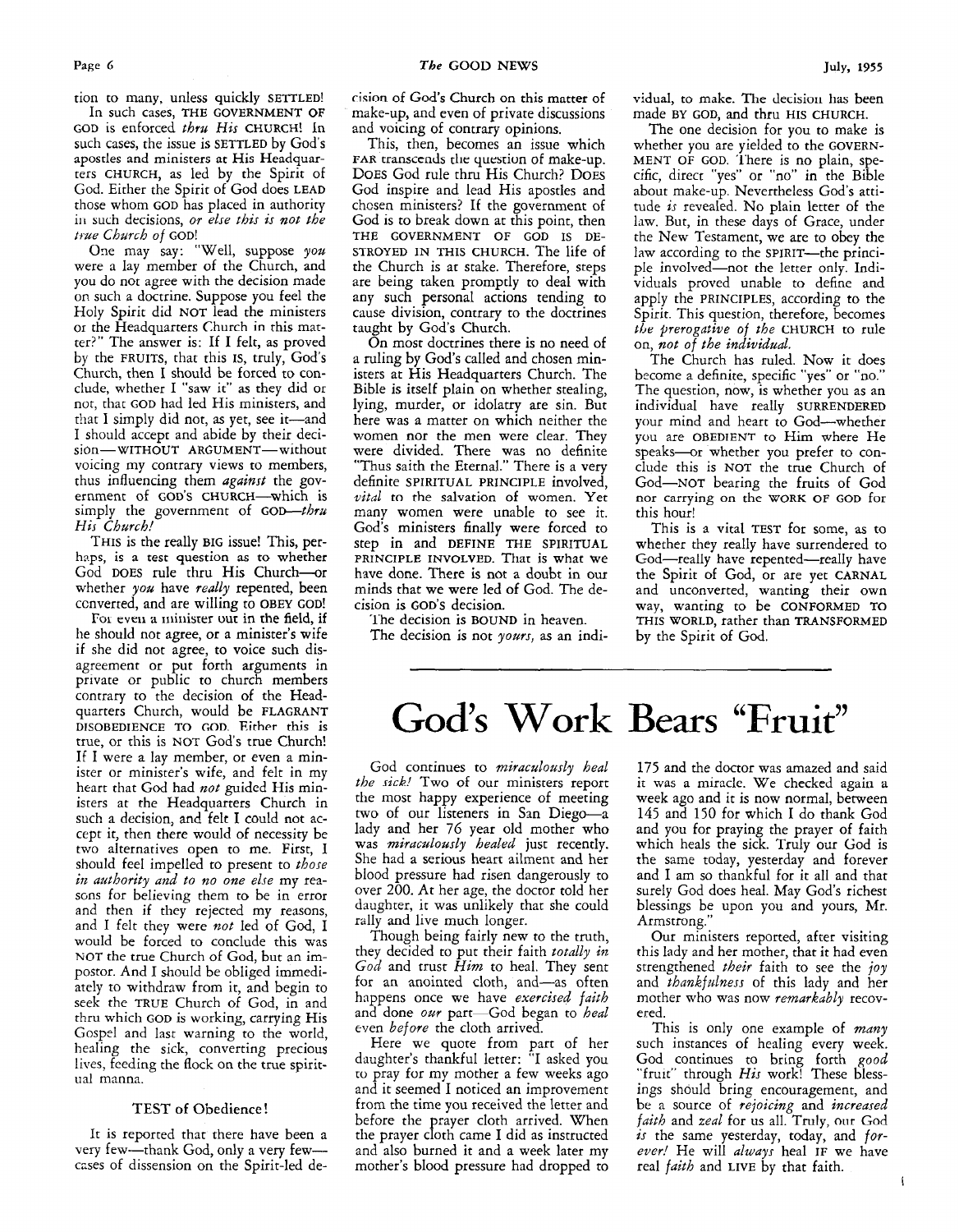# **Recipes for** Busv **Days**

LMOST every housewife and mother<br>has at some time said to her fam-<br>ily, "I won't have any time to cook<br>coday Find whatever way on in the to today. Find whatever you can in the refrigerator, since I am going to be busy washing and housecleaning.

With a little planning beforehand, you can complete your work *and* have **a**  balanced meal for the family, too. Here are recipes you can make a day or more ahead.

Hamburgers are a favorite with nearly everyone, but they often require preparation immediately before mealtime. Now you can make hamburgers quickly, simply by heating this filling which was cooked in advance and stored in the refrigerator. For serving, warm the hamburger filling over a low fire and spread potions on toasted buns. It can also be served in a bowl *as* the meat course of **a** regular meal.

## Hamburger Filling

| 1 lb. ground lean          | 1 | can condensed   |
|----------------------------|---|-----------------|
| beef                       |   | tomato soup     |
| 1 cup chopped onion        |   | 1 or 2 tablesp. |
| 1 cup chopped celery       |   | barbecue or     |
| $(2 \text{ large stalls})$ |   | chili sauce     |
| $1/2$ cup chopped green    |   | teasp. salt     |
| pepper                     |   | teasp. pepper   |

Wash and chop the celery, green pepper and onions.

Put a tablespoon of oil into a hot skillet, then spread the ground meat over the bottom of the skillet. When it is browned on the underside, stir in the chopped vegetables and cover the skillet. Turn fire fairly low, let the mixture steam until vegetables are tender.

Add the tomato soup, barbecue sauce and other seasonings, replace cover and simmer for 20 or 30 minutes.

Good canned barbecue and chili sauces may be purchased at most grocery stores. Watch the labels for the kind of fat used in them, if any. Used sparingly, these sauces can add zest to many meat and egg dishes.

A popular food with Americans is crackers. Different kinds are often served with soup and salads or as a snack. Unfortunately, most crackers are made of little else than white flour. By following this recipe, you can make delicious as well as healthful crackers yourself.

#### **Wheat Germ Wafers**

| $\frac{1}{4}$ cup cake flour<br>1/4 cup whole wheat | $\frac{1}{2}$ teasp. salt<br>$\frac{1}{2}$ cup wheat germ |
|-----------------------------------------------------|-----------------------------------------------------------|
| flour<br>2 teasp. baking                            | 2 tablsp. very firm<br>butter                             |
| powder                                              | $\frac{1}{4}$ cup ice water                               |
|                                                     |                                                           |

Sift the flours before measuring. Sift

## *by Isabel1 Hoeh*

the flours, baking powder and salt together into **a** bowl. Mix in the wheat germ. Cut the butter into the flour as when making pie crust. Add the water, blending well with a fork, but avoiding handling the dough too much.

Turn the dough onto a lightly floured board and shape it into a ball. Roll lightly with a rolling pin until it is wafer thin. You may need to flour the rolling pin to keep the dough from sticking. Cut dough with **a** 2-inch Cutter and place wafers on an *ungreased*  baking sheet.

Bake in a slow oven *(325"* F.) 12 to 15 minutes or until wafers are no longer soft. Makes about 30 small wafers.

For dessert, serve Peach Mallow. It is easily made and good.

#### Peach Mallow

| 1 envelope plain             | $\frac{1}{4}$ cup lemon juice |
|------------------------------|-------------------------------|
| gelatine                     | $\frac{1}{3}$ cup honey       |
| $\frac{1}{4}$ cup cold syrup | 2 egg whites,                 |
| from lightly                 | stiffly beaten                |
| sweetened canned             | $\frac{1}{2}$ cup whipping    |
| peaches                      | cream or $\frac{1}{3}$ cup    |
| 1 cup canned, sliced         | chilled evaporat-             |
| peaches, drained             | ed milk, whipped              |

Pour the peach syrup into the top part of a double boiler, and sprinkle the gelatine on the syrup. Piace top part of double boiler over lower part containing boiling water to dissolve gelatine.

Mash the pcachcs, and add the honey and lemon juice to them. Stir in the dissolved gelatine and place mixture in refrigerator to chill until as thick **as**  syrup.

Beat egg whites stiff, but not dry; then whip the cream. (Egg beater will not need rinsing before whipping the cream.) Fold the egg whites, then the whipped cream or evaporated milk into peach mixture and return to refrigerator to chill. Makes 6 large servings.

If you have no immediate use for the egg yolks which will be left, they may be added to the Peach Mallow also. Beat the yolks with 1 tablespoon of **wa**ter and add to the gelatine while it is heating over the boiling water.

For a different flavor, 1 teaspoon almond extract may be added to the peaches after they are mashed. If chilled evaporated milk instead of cream *is* used, **it** should have been chilled at least 12 hours before being whipped. For such purposes, it is a good idea to always have **a** can of evaporated milk chilling in the refrigerator.

A good way to use the left-over yolks is in mayonnaise. Mayonnaise made by the following recipe keeps well in **a** refrigerator.

#### Easy Mayonnaise

| Mix together:                   |  |  |
|---------------------------------|--|--|
| 2 rablespoons brown or raw suga |  |  |

**2** tablespoons brown or raw sugar 2 teaspoons dry mustard

**1** teaspoon salt

Add:

*<sup>5</sup>*tablespoons vinegar *or* **Y4** cup fresh lemon **juice** 

Stir to dissolve sugar Then add but do not mix in:

*3/4* cup salad oil 2 egg yolks

Now pour 1 cup cold water into a pint jar and add 6 tablespoons flour *or 3* tablespoons cornstarch. Shake jar until **110** lumps are left. Pour flour mixture into a small pan, and heat over a medium flame, stirring constantly as it cooks. **A** rubber spatula is good for this purpose.

When the flour mixture is thick, pour it *all at once* into the egg yolk-oil mixture and beat with **a** rotary egg bcater for two minutes. If the beating is done with an electric mixer, use the high speed. Makes about 2 cups of mayonnaise.

Let mayonnaise stand for a half a day before using it to let the flavors blend. This may be varied by adding chopped pickle, pimiento, onion juice or crushed garlic. For fruit salads, add fruit juice or cream.

These are only a few recipes to give you an idea of the type of foods that are suitable for preparation in advance. Probably, in your own collection you have some that could be used this way, too.

## **A Headauarters <sup>1</sup>** Church Today?

(Continued *from* page *4)* 

moved to Pasadena in 1947. Many of the most faithful brethren came to Pasadena, together with Mr. and **Mrs.** Armstrong. Here at Pasadena, Ambassador College was founded to provide adequate ministerial help in spreading the good Cews of the kingdom-the *government and rule* of *God.* Already seven ministers (Editor's Note: thirteen at the present time) have been ordained, most of whom constantly remain here because of their duties. They have **all** been thorouahly trained in the TRUTH.

Instead of having confusion, **as** we find in so many denominations, God's way is **a** way of love and order, a way of obedience to His will as He reveals